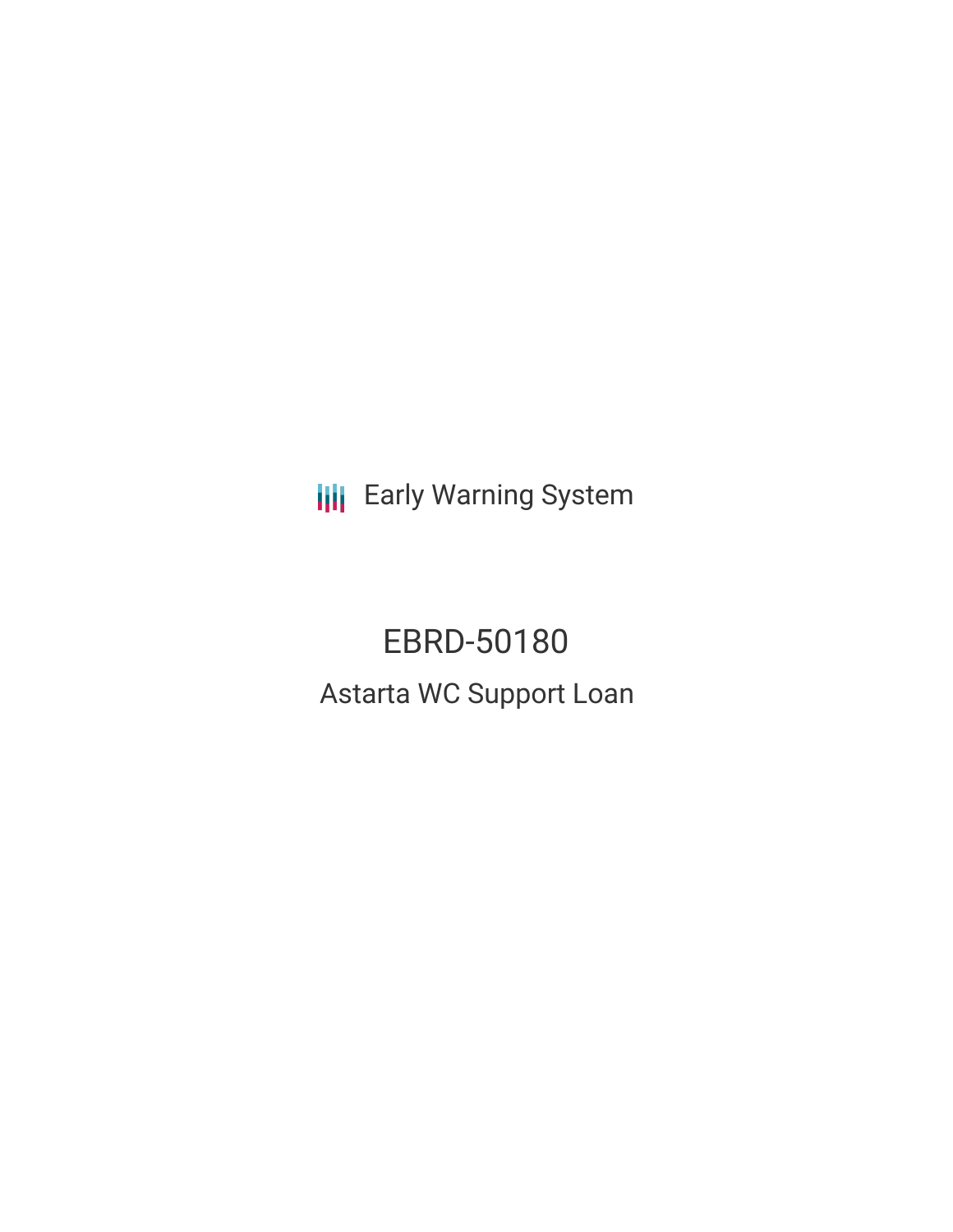

# **Quick Facts**

| <b>Countries</b>               | Ukraine                                                 |
|--------------------------------|---------------------------------------------------------|
| <b>Financial Institutions</b>  | European Bank for Reconstruction and Development (EBRD) |
| <b>Status</b>                  | Active                                                  |
| <b>Bank Risk Rating</b>        | C                                                       |
| <b>Voting Date</b>             | 2018-07-18                                              |
| <b>Borrower</b>                | ASTARTA-KYIV LLC                                        |
| <b>Sectors</b>                 | Agriculture and Forestry, Industry and Trade            |
| <b>Investment Type(s)</b>      | Loan                                                    |
| <b>Investment Amount (USD)</b> | \$20.00 million                                         |
| <b>Project Cost (USD)</b>      | \$242.00 million                                        |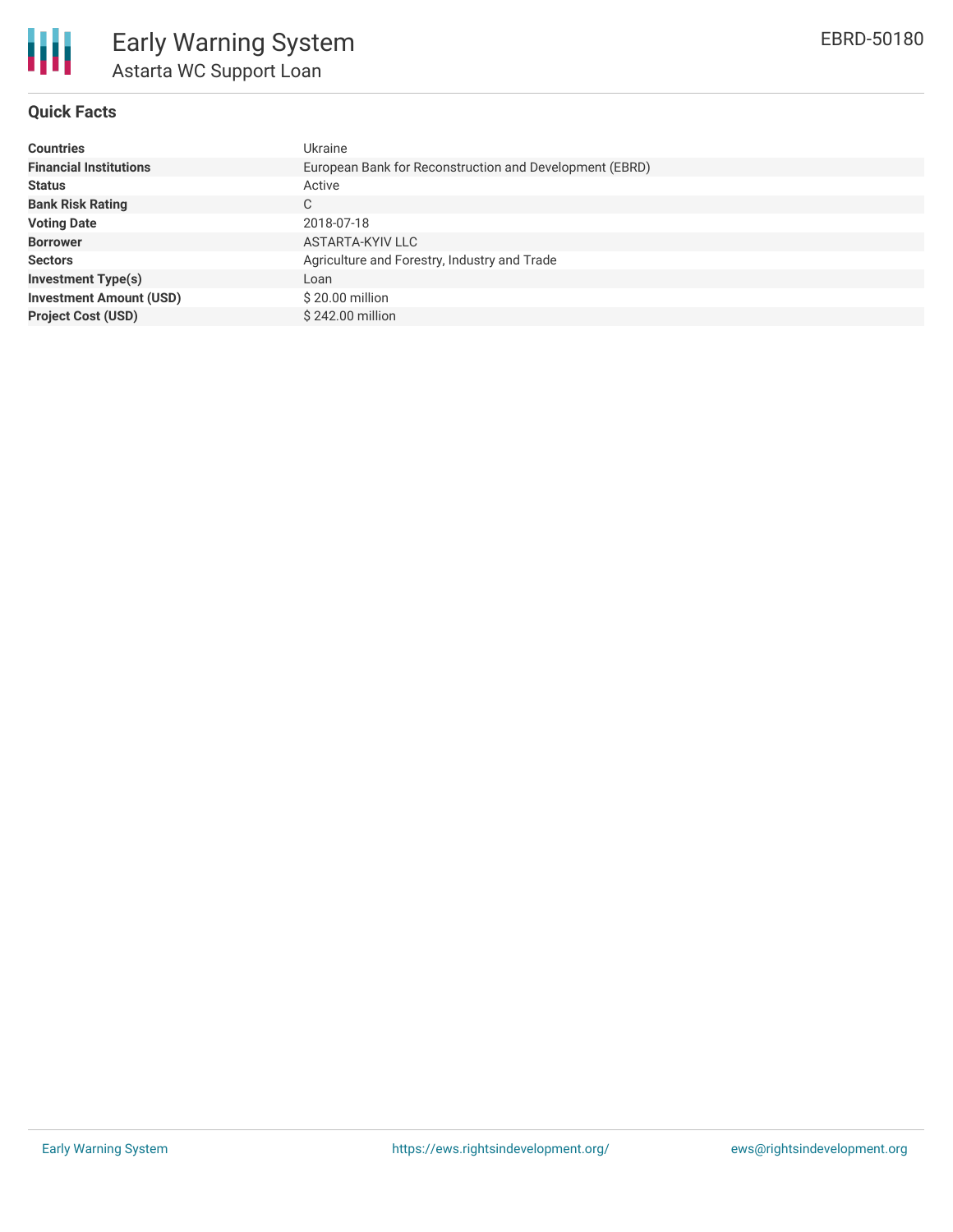

# **Project Description**

This project provides financing to Astarta, an agricultural company in Ukraine, to fund its farming, sugar and soybean processing operations.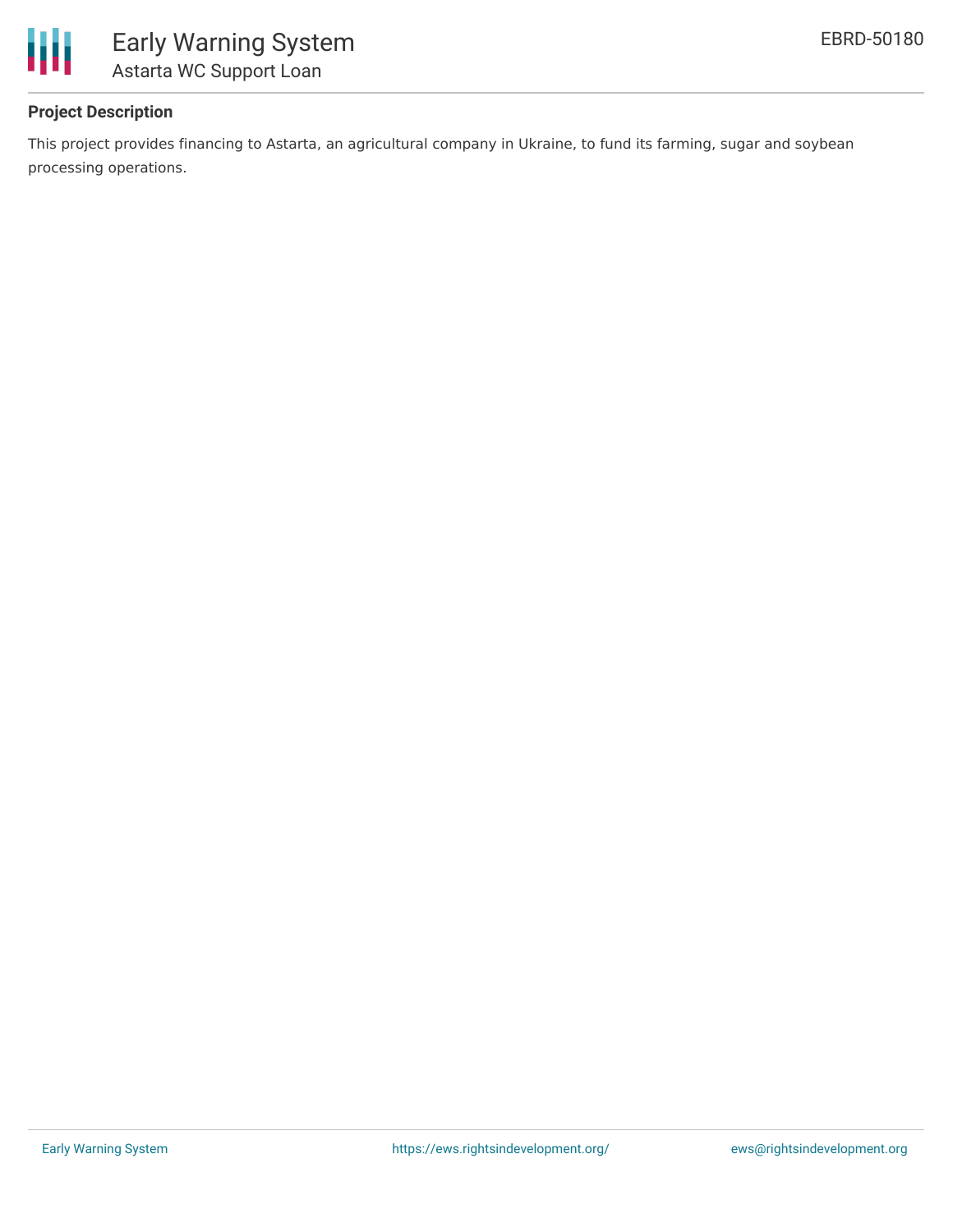

# **Investment Description**

European Bank for Reconstruction and Development (EBRD)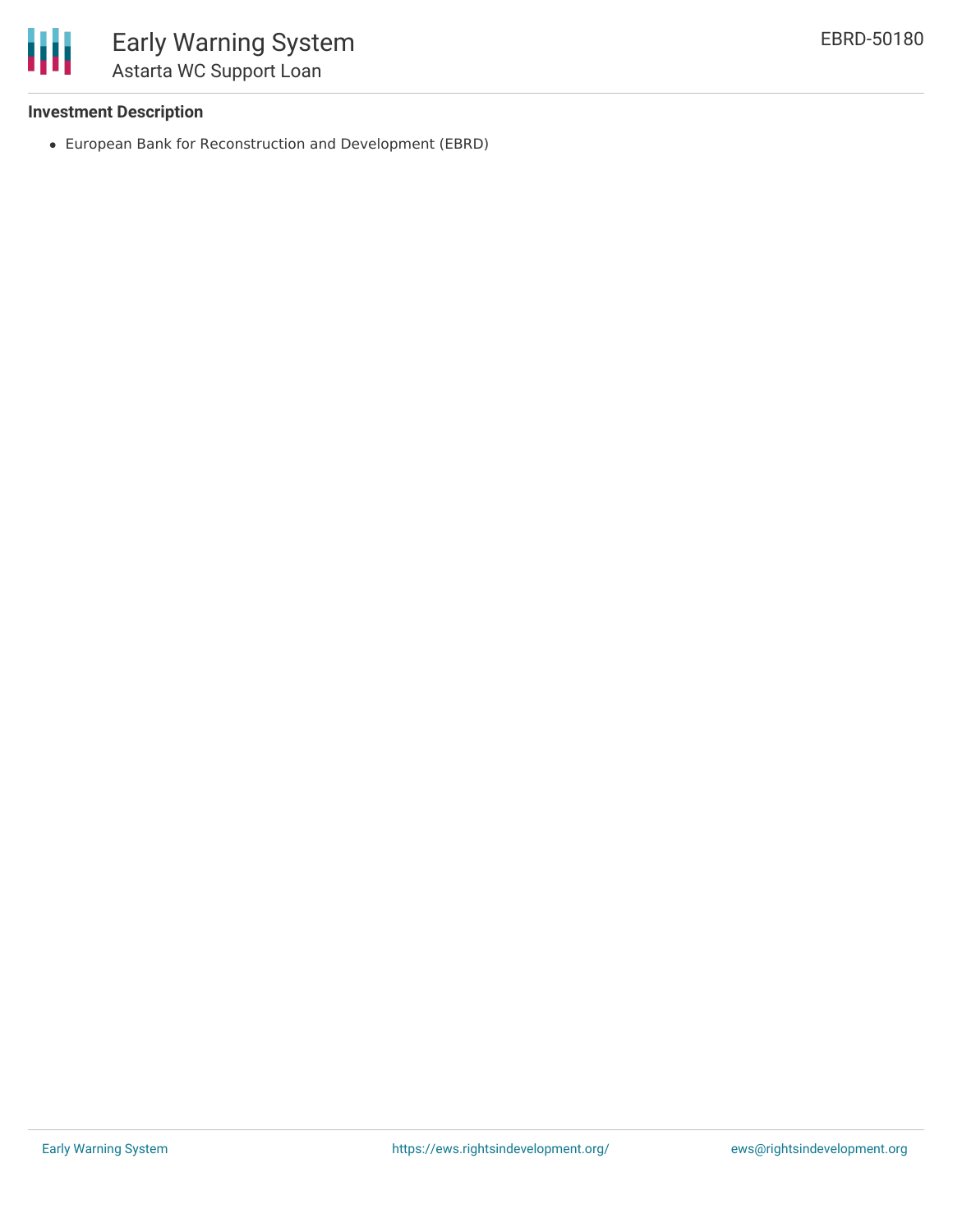

# Early Warning System Astarta WC Support Loan

| <b>Private Actor 1</b> | <b>Private Actor</b><br><sup>1</sup> Role | <b>Private Actor</b><br><b>Sector</b> | <b>Relation</b>          | <b>Private Actor 2</b> | <b>Private Actor</b><br>2 Role | <b>Private Actor</b><br>2 Sector |  |
|------------------------|-------------------------------------------|---------------------------------------|--------------------------|------------------------|--------------------------------|----------------------------------|--|
| -                      | $\overline{\phantom{a}}$                  | $\overline{\phantom{a}}$              | $\overline{\phantom{a}}$ | Astarta Holding N.V.   | Client                         | -                                |  |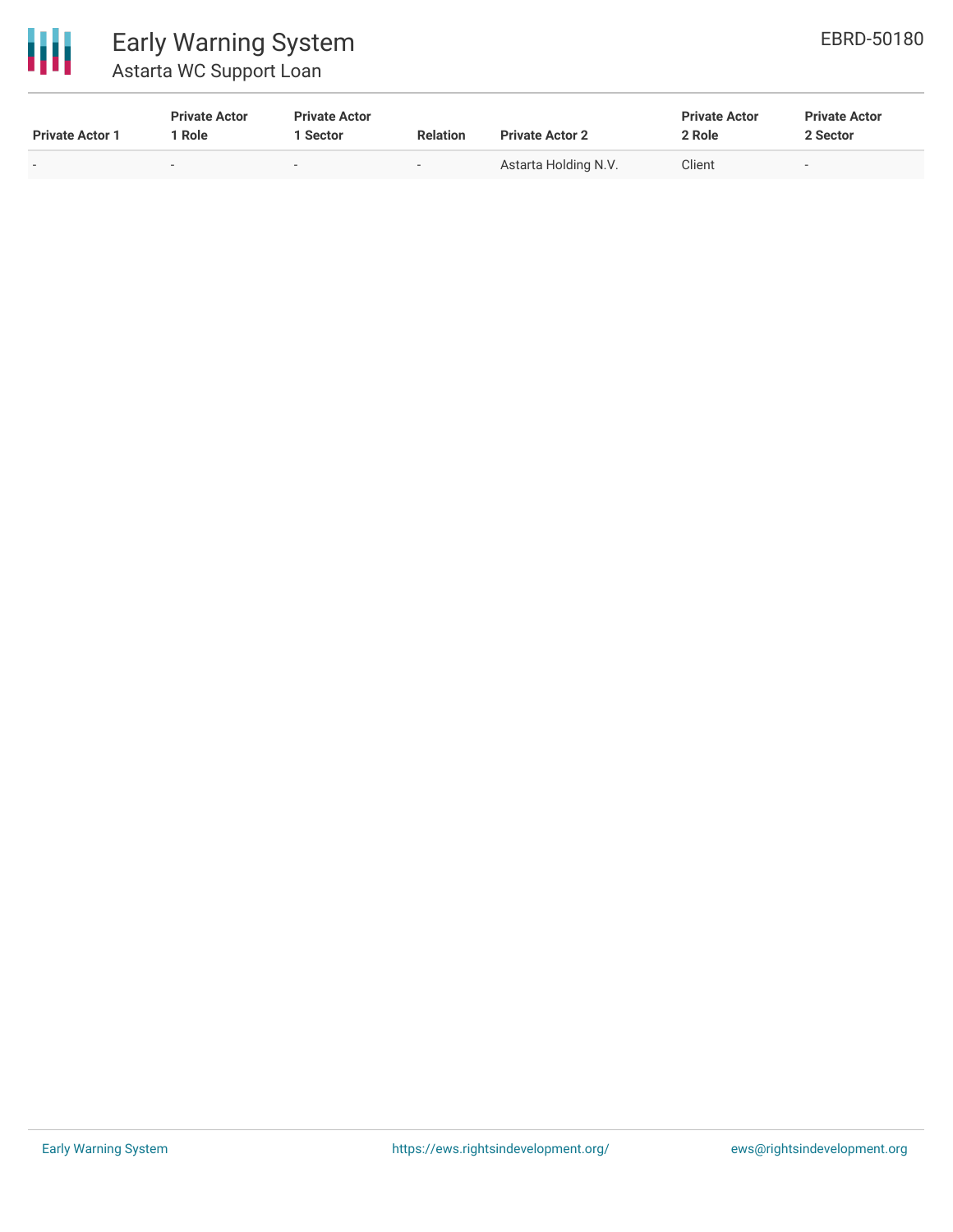

## **Contact Information**

Mr. Viacheslav Chuk office@astartakiev.com +38 044 585 94 94 http://www.astartakiev.com/en/index.htm 04070, Kiev, Yaroslavska str., 58

#### **ACCOUNTABILITY MECHANISM OF EBRD**

The Project Complaint Mechanism (PCM) is the independent complaint mechanism and fact-finding body for people who have been or are likely to be adversely affected by an European Bank for Reconstruction and Development (EBRD)-financed project. If you submit a complaint to the PCM, it may assess compliance with EBRD's own policies and procedures to prevent harm to the environment or communities or it may assist you in resolving the problem that led to the complaint through a dialogue with those implementing the project. Additionally, the PCM has the authority to recommend a project be suspended in the event that harm is imminent. You can contact the PCM at pcm@ebrd.com or you can submit a complaint online using an online form, http://www.ebrd.com/eform/pcm/complaint\_form?language=en. You can learn more about the PCM and how to file a complaint at http://www.ebrd.com/work-with-us/project-finance/project-complaint-mechanism.html.